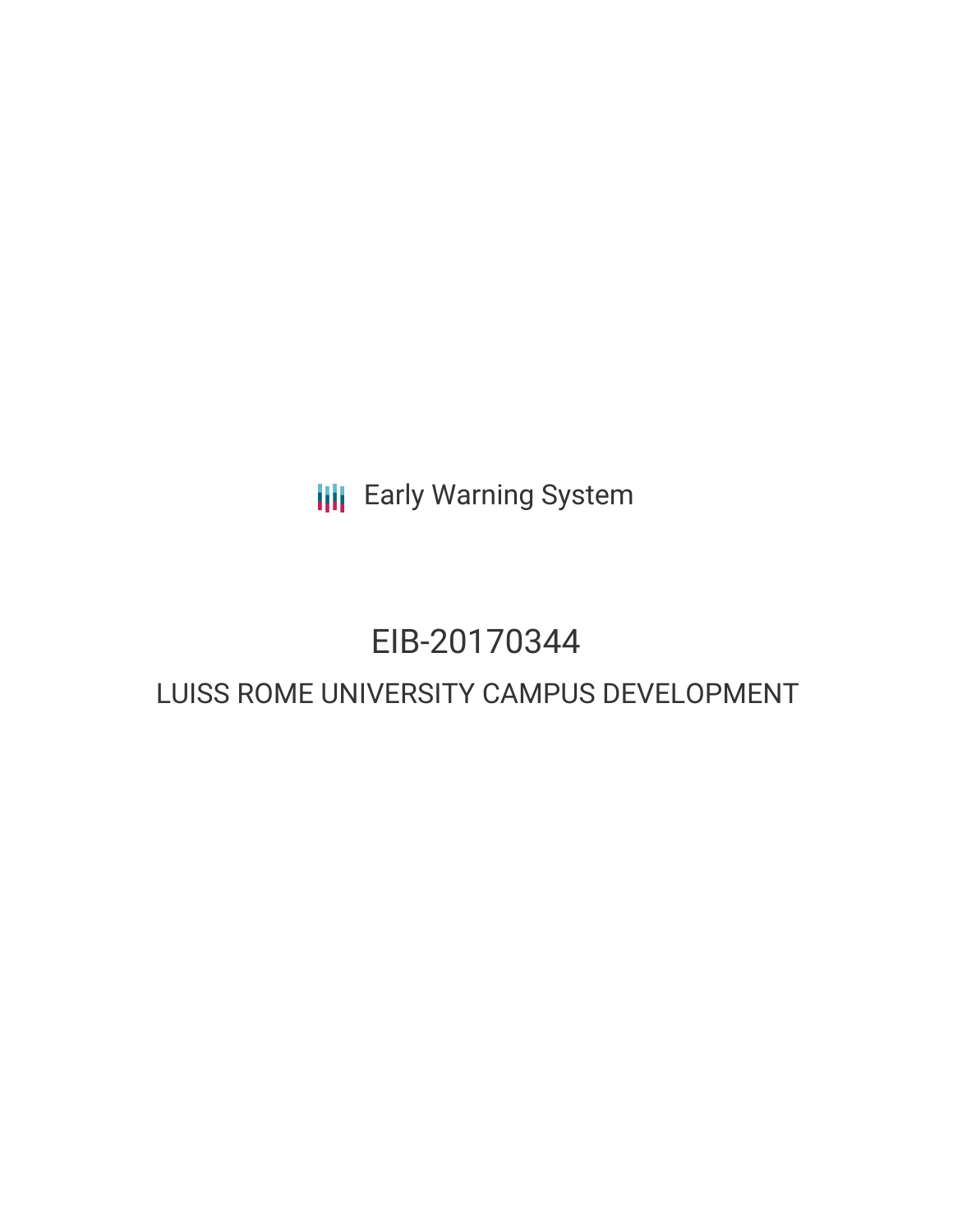

#### **Quick Facts**

朋

| Italy                                                                  |
|------------------------------------------------------------------------|
| Trieste-Parioli, Rome                                                  |
| European Investment Bank (EIB)                                         |
| Proposed                                                               |
| U                                                                      |
| LUISS LIBERA UNIVERSITA INTERNAZIONALE DEGLI STUDI SOCIALI GUIDO CARLI |
| Construction, Education and Health                                     |
| Loan                                                                   |
| \$118.78 million                                                       |
| \$167.54 million                                                       |
|                                                                        |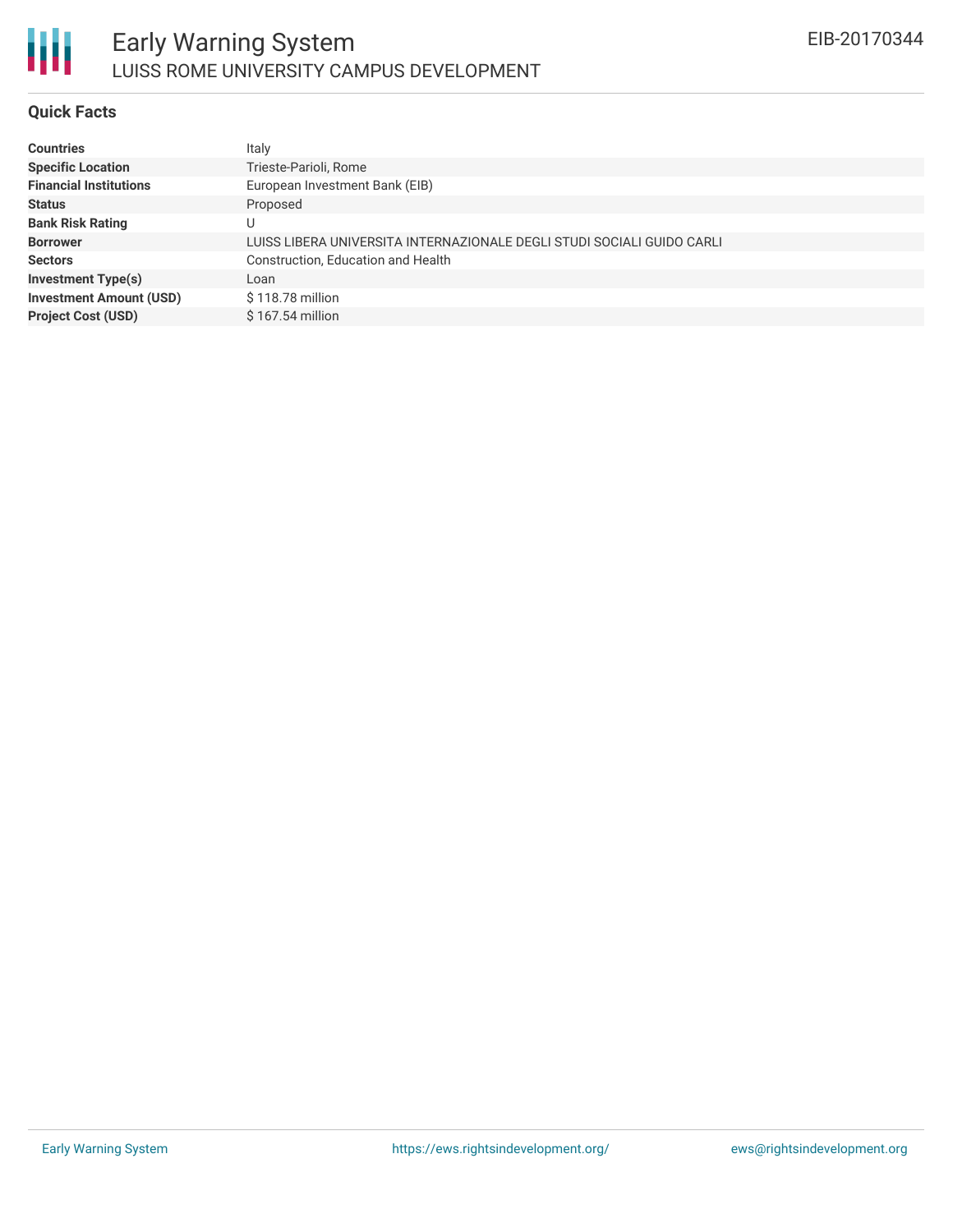#### **Project Description**

This project provides financing for the Libera Università Internazionale degli Studi Sociali Guido Carli (International Free University for Social Studies) in Rome. Project components include:

- The restructuring of Villa Blanc the new site for the Business School including student residences
- The modernisation of buildings of via Pola, viale Romania and via Parenzo new sites for the Law Faculty offering innovative teaching features, such as the simulation of a tribunal
- New residences for students for a capacity of 230 spaces in Via Costanza and Via Lisbona and
- The restructuring of the Library in via Santa Costanza.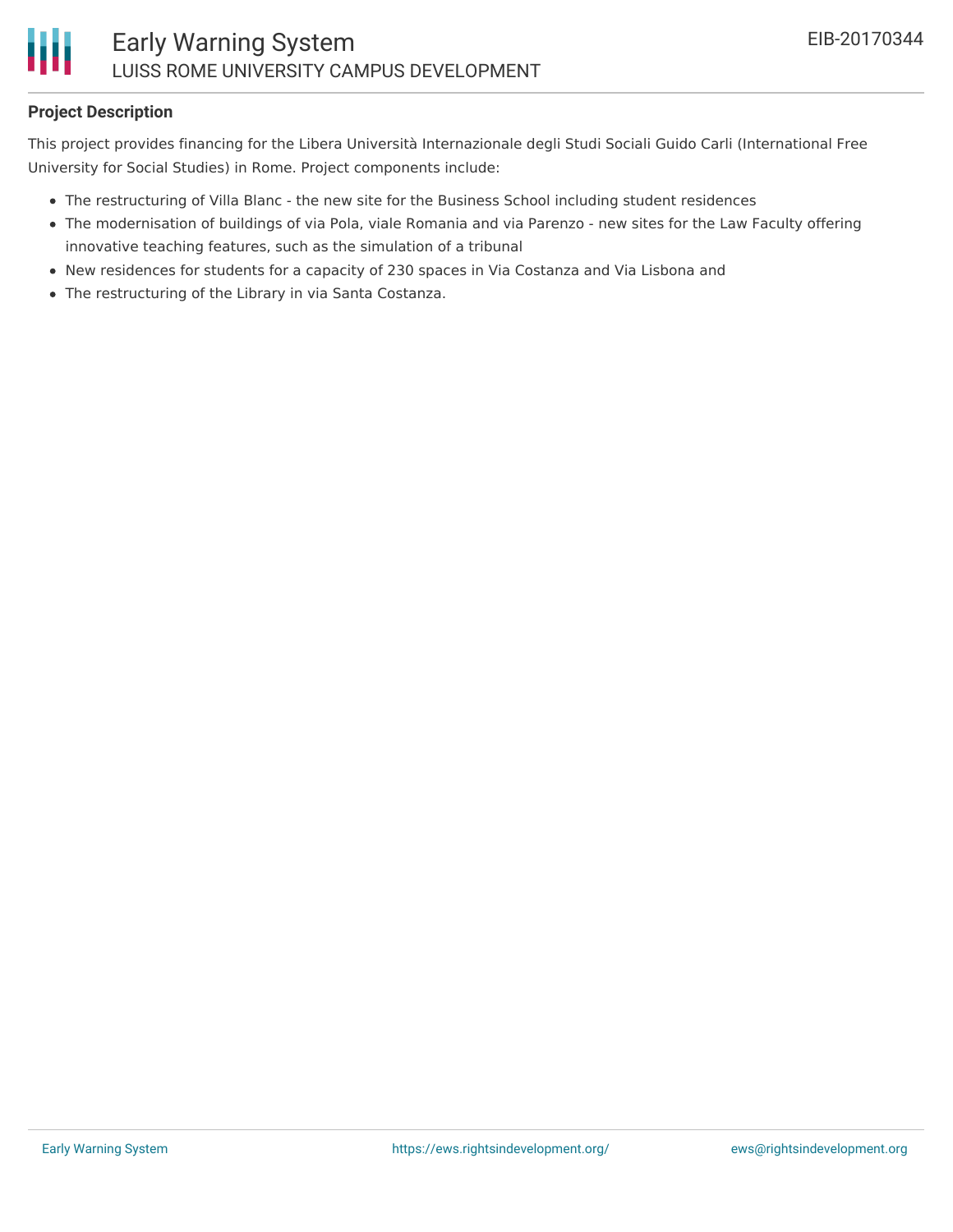# 冊

#### **Investment Description**

European Investment Bank (EIB)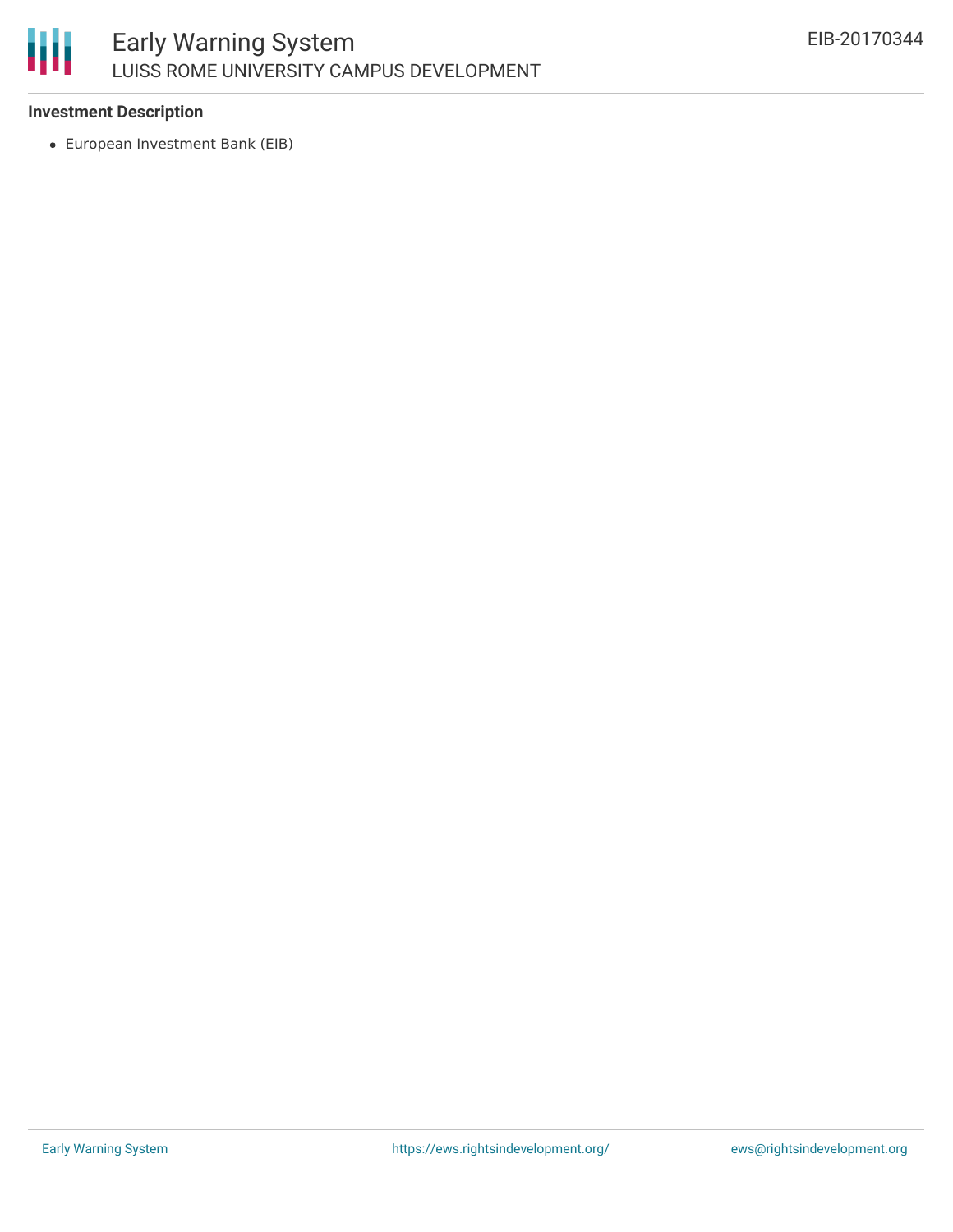## 冊

#### Early Warning System LUISS ROME UNIVERSITY CAMPUS DEVELOPMENT

| Private Actor 1 1 Role | <b>Private Actor</b> Private Actor<br>1 Sector |                          | <b>Relation</b> Private Actor 2                                  | <b>Private Actor</b> Private Actor<br>2 Role | 2 Sector                 |
|------------------------|------------------------------------------------|--------------------------|------------------------------------------------------------------|----------------------------------------------|--------------------------|
|                        | $\sim$                                         | $\overline{\phantom{0}}$ | Libera Universita Internazionale Degli Studi Sociali Guido Carli | Client                                       | $\overline{\phantom{a}}$ |